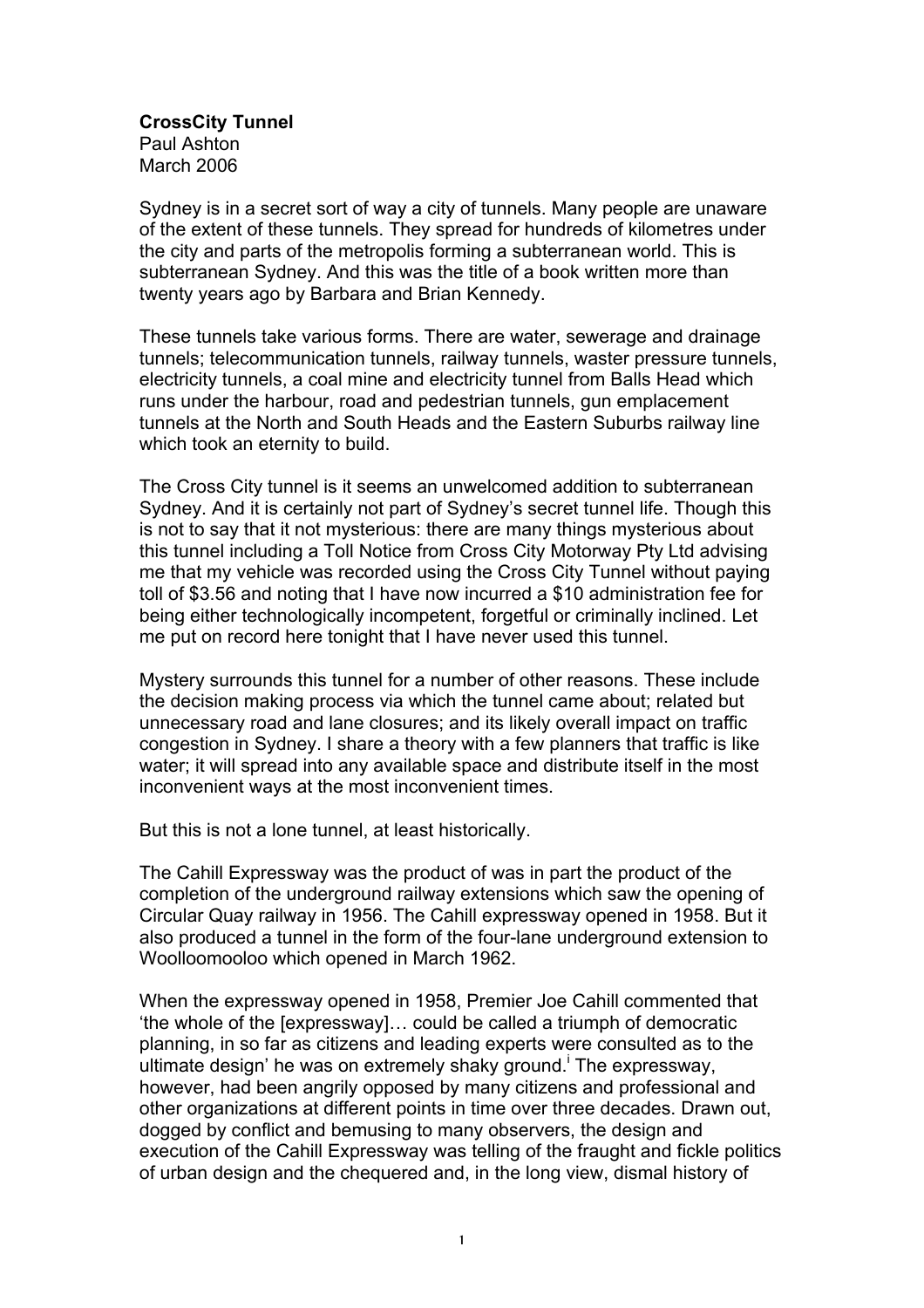much about town planning in Australia. Rounds of appeals and protests over more than thirty years failed to stop the construction of this environmentally unsympathetic structure which for many people today stands as a symbol of a damnable heritage.

The politicians, however, did not win entirely. During the opening on 24 March 1958 after a twenty-minute speech by Joe Cahill and seconds before he was to cut the ceremonial ribbon, three youths attempted to undertake this duty for him. 'A wild struggle ensued', the *Daily Mirror* reported, 'as detectives grabbed the youths. Others, believed to be university students, joined in the melee'. Some women screamed. While this De Groot-like 'incident was in progress at the ribbon', the *Daily Telegraph* told its readers, 'Other students posted a calico notice on the railway half-way along the roadway…. It said: "Joe's Drive-In: Bridge on the River Quay. Starring Joe Cahill and his cost of millions. Took 30 years to build."<sup>iif</sup> Police removed the offending banner. Twelve uniformed and eleven plainclothes officers guarded the roadway's entrance adjacent to the Conservatorium.

The Cross City Tunnel has generated powerful reactions. But these have not translated into outcomes. Planning, too, has also become somewhat slight of hand. As the late town planner George Clarke correctly described it, planning as a process concerns narrowing down conflicts to their basics so as to

> reconcile those of them that prove to be *unnecessary* conflicts.

Those irreconcilable conflicts which *cannot* be reconciled through processes in which we mere employed professional planners… maintain, or attempt to maintain, the thin veneer of civilised behaviour that enables our society to change in an orderly fashion … ultimately go into the political arena where they are decided on the basis of political power.<sup>iii</sup>

It would be salutary to follow the advice of many commentators and urbanists who press for independent authorities representing the 'public interest' to make decisions about the fate of our built environment. But in the current selfish political environment it is difficult to see how comparable mistakes will be avoided. Process, indeed, seems now to be almost entirely arbitrary. This was powerfully demonstrated in 2005 when the Commonwealth Productivity Commission released its draft report on historic heritage conservation in Australia.<sup>iv</sup> Directly reflecting the Federal Government's conservative ideology, the Commission's key finding included the need to bring to an end 'an over reliance on prescriptive regulation', to curtail or limit regulations that restricted 'development and use', to protect 'property rights and values' and to minimise heritage listings.

About: Dr Paul Ashton, public historian Associate Professor Department of Social Inquiry UTS Sydney